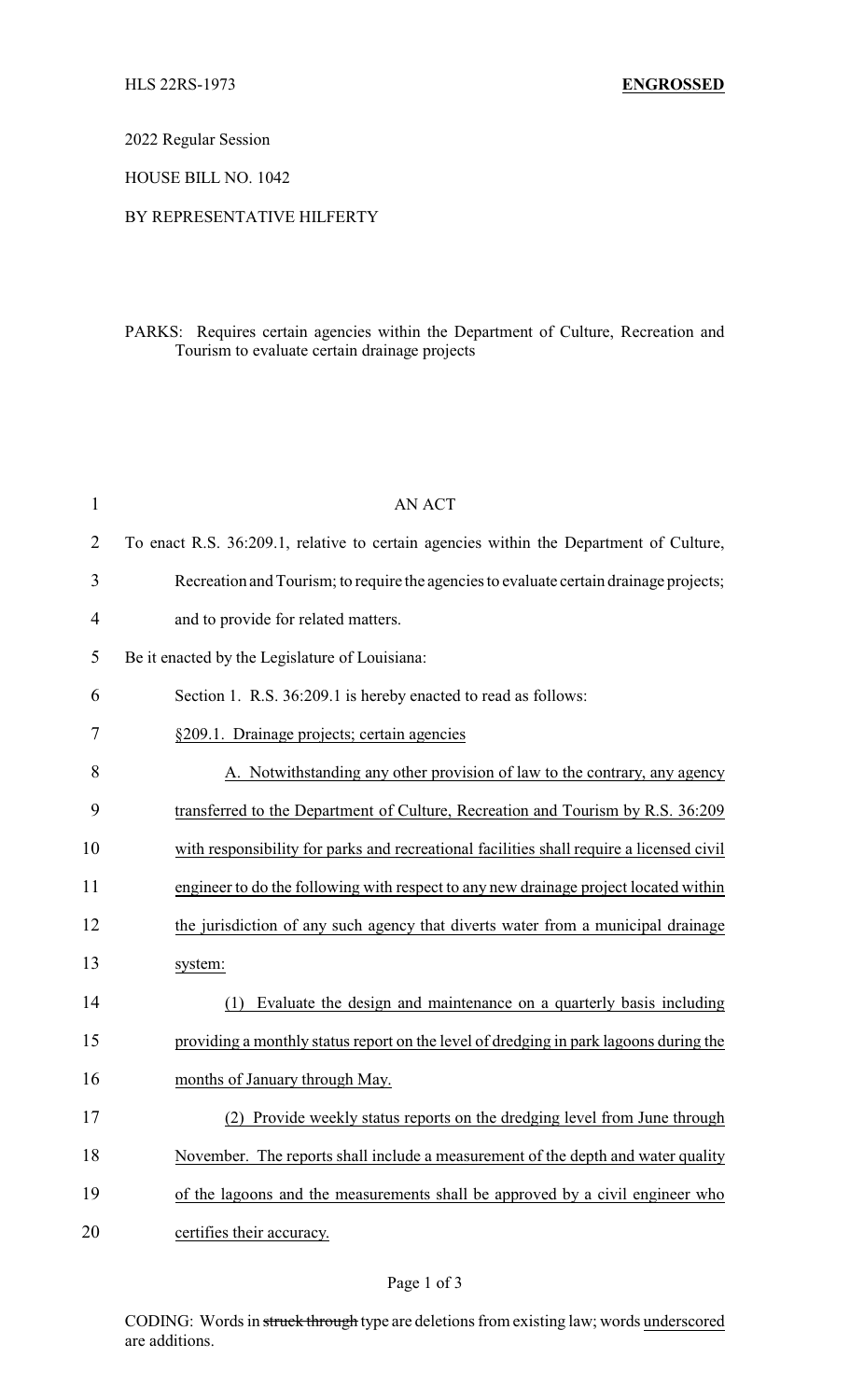| $\mathbf{1}$   | (3) Be in direct communication and filing a report on the drainage system            |
|----------------|--------------------------------------------------------------------------------------|
| $\overline{2}$ | with any sewerage and water board, flood protection authority, home owners           |
| 3              | association, and the municipal public works department within twenty-four hours of   |
| 4              | any named storm entering the Gulf of Mexico.                                         |
| 5              | (4) Be present at the local flood protection authority during any named              |
| 6              | tropical storm or hurricane.                                                         |
| 7              | The agency shall hire a licensed horticulturist and civil engineer to<br>B.          |
| 8              | maintain drainage equipment, bioswales, etc.                                         |
| 9              | C. If the agency does not meet the requirements of this Section or funding           |
| 10             | is not available to meet these requirements, the new drainage infrastructure project |
| 11             | shall be eliminated and revert to a pump system run by a local sewerage and water    |
| 12             | The agency shall be responsible for reverting any bioswale back to its<br>board.     |
| 13             | original condition within six months of the elimination of any green infrastructure  |
| 14             | project.                                                                             |

## DIGEST

The digest printed below was prepared by House Legislative Services. It constitutes no part of the legislative instrument. The keyword, one-liner, abstract, and digest do not constitute part of the law or proof or indicia of legislative intent. [R.S. 1:13(B) and 24:177(E)]

| HB 1042 Engrossed | 2022 Regular Session | Hilferty |
|-------------------|----------------------|----------|
|                   |                      |          |

**Abstract:** Requires certain agencies within the Dept. of Culture, Recreation and Tourism to evaluate certain drainage projects.

Proposed law requires an agency placed within the Dept. of Culture, Recreation and Tourism with responsibility for parks and recreational facilities to require a licensed civil engineer to conduct certain tasks with respect to any new drainage project that is located within the jurisdiction of the agency and that diverts water from a municipal drainage system including but not limited to:

- (1) Evaluating the design and maintenance on a quarterly basis including providing a monthly status report on the level of dredging in park lagoons during the months of Jan. through May.
- (2) Providing weekly status reports on the dredging level from June through Nov. and the reports must include a measurement of the depth and water quality of the lagoons and the measurements must be approved by a civil engineer who certifies their accuracy.
- (3) Being present at the local flood protection authority during any named tropical storm or hurricane.